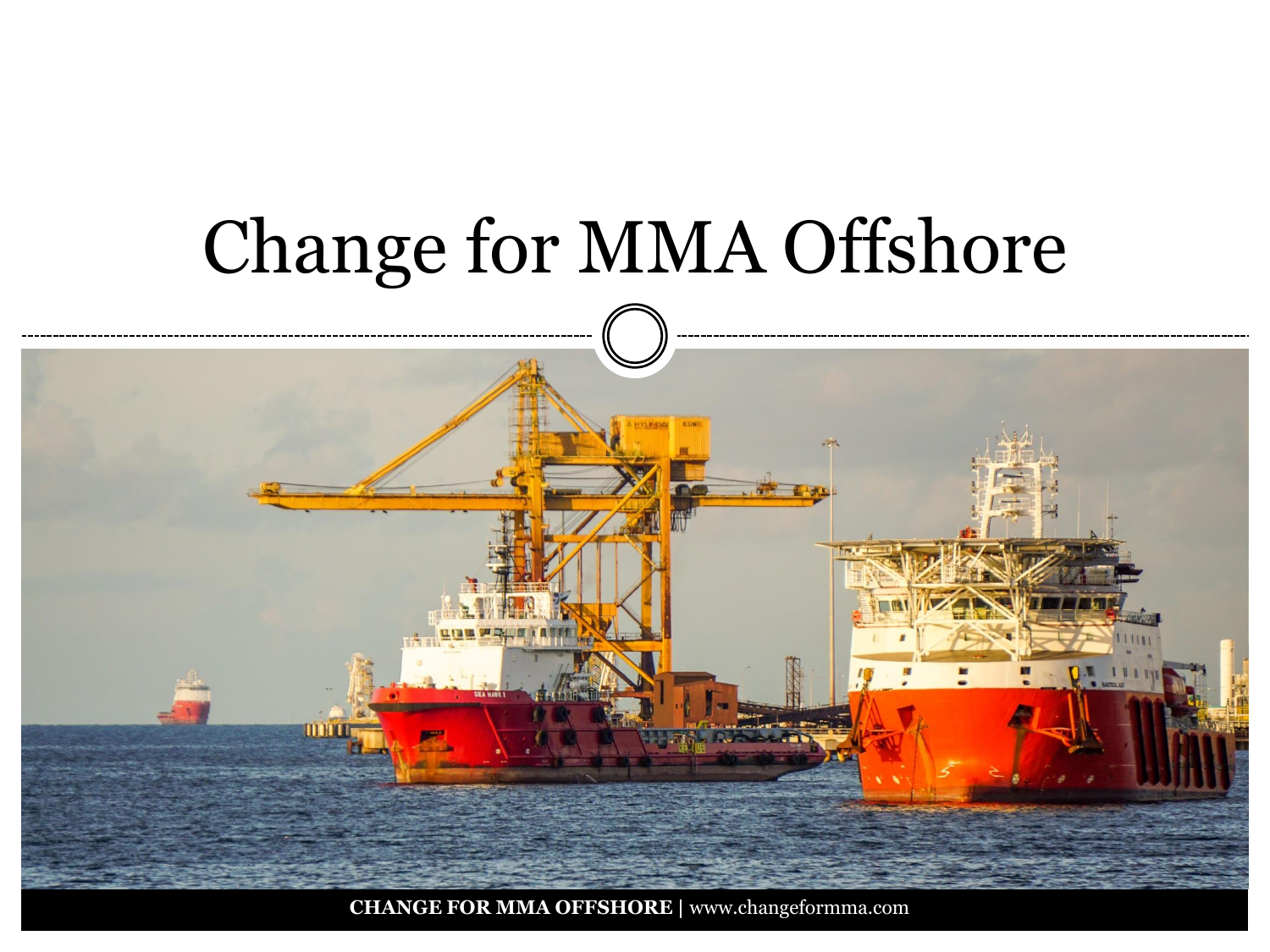### Disclaimer

You must read this notice before reading or making any use of this presentation and all material contained herein. By accessing this presentation, you agree to the following terms and conditions.

The presentation has been prepared by Halom Investments Pte Ltd (Halom), for general information purposes only, without taking into account the individual objectives, financial position or needs of any other MMA securityholders (the Recipients). The information in this presentation is based solely on generally available public information, our observations and the work of Halom's advisers. It does not take into account internal MMA management information and other information which is not generally available to, or made available to, investors. The information contained in this presentation does not constitute legal, tax, investment, accounting or financial product advice or opinion and must not be relied on as such. Recipients (and other users) should consult with their own legal, tax, accounting or financial advisers as to the accuracy and application of the information and should conduct their own enquiries in relation to such information. No representation or warranty, express or implied, is made as to the fairness, accuracy, adequacy, reliability, completeness or correctness of the information, opinions and conclusions contained in this presentation. The information contained in this presentation has been prepared in good faith, but to the maximum extent permitted by law, neither Halom nor its respective directors, employees, agents or advisers, accepts any liability, including, without limitation, any liability arising out of fault or negligence, for any errors or omissions in such information, including the financial calculations, projections and forecasts contained in the information, and any loss arising from the use of this presentation.

This presentation includes certain forecasts and other forward looking statements that are based on information and assumptions known to date and are subject to various risks and uncertainties. Any forecasts and other forward looking statements are based solely on generally available public information and observations and do not therefore take into account internal MMA management information and other information which is not generally available to investors. Accordingly, no representation or warranty, express or implied, is given as to the accuracy, completeness or correctness, likelihood of achievement or reasonableness of any forecasts or other forward looking statements contained in this presentation.

Any of the information in this presentation may change, without notice and without any obligation on Halom to update the information. Halom and its associates will not receive any remuneration, pecuniary interests, material financial benefit or avoid any material financial loss in relation to the information and/or advice contained in this presentation (other than what Halom receives as a securityholder of MMA).

By choosing to read or making any use of this presentation, you represent, warrant and agree that you have read, understood and agree to the terms and conditions.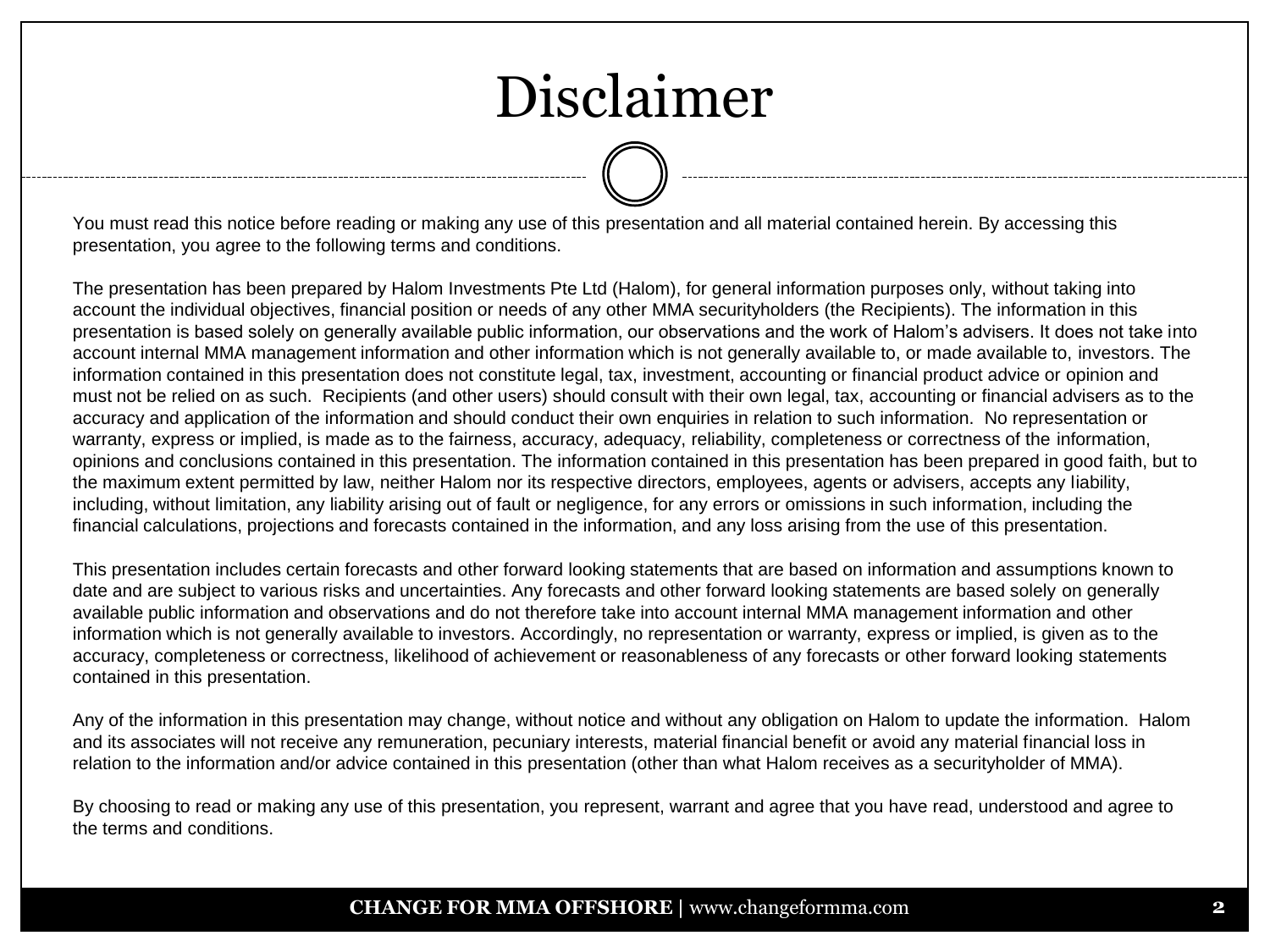# Value proposition of MMA's equity raising



 The analysis on the next slide sets out a view on what the Company needs to achieve for investors to break even on the \$0.20 per share value they have been asked to pay under the equity raise. We also highlight what is required to realise \$0.35 per share in 3 years time (a 20% p.a return to compensate for the high risk of MMA's situation)

#### **Establishing the valuation framework**

- The graph below sets out the EV / EBITDA multiples that MMA Offshore and two composite indexes of OSV companies (Global and SE Asia) have traded at over the past 10 years<sup>1</sup> *Current multiples not meaningful given industry*
- $\Box$  Halom has adopted a multiple range of 6 8 x's EV / EBITDA upon which to base its valuation analysis



*undergoing recapitalisation*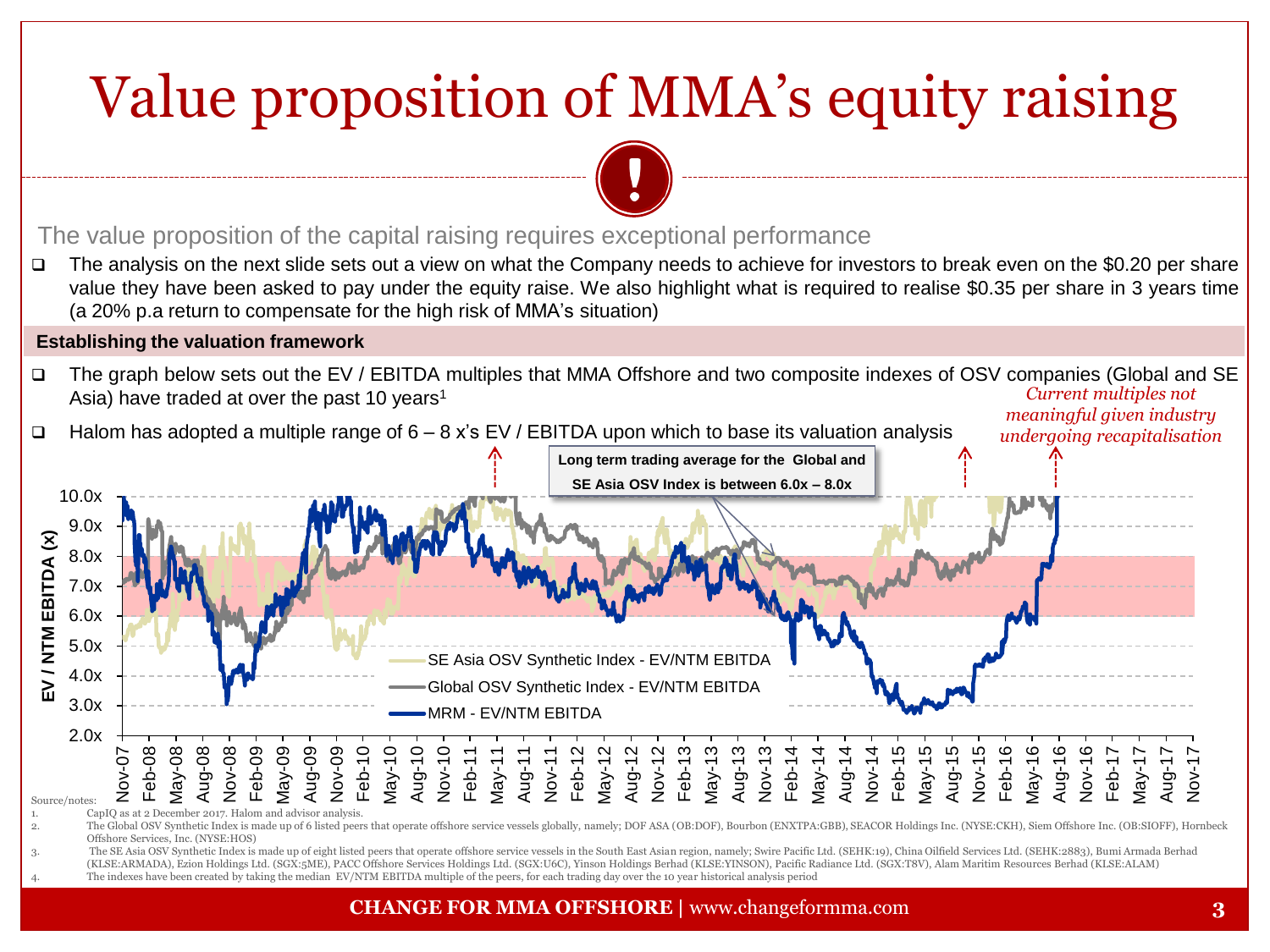### Valuation indicators

With an equity value between -\$85.6m and -\$49.6m, current valuation implies a negative value per share

| <b>Current valuation indicators</b>  |                         |                   |
|--------------------------------------|-------------------------|-------------------|
| Debt $\left($ post raise $\right)^1$ | [Asm]                   | 284.4             |
| Cash (post raise) $1$                | [Asm]                   | 90.8              |
| Net debt                             | [Asm]                   | 193.6             |
| EBITDA <sup>2</sup>                  | [Asm]                   | 18.0              |
| <b>Enterprise value</b>              |                         |                   |
| $6 - 8 \times$ EBITDA                | [Asm]                   | $108.0 - 144.0$   |
| <b>Equity value</b>                  |                         |                   |
| Equity value                         | [Asm]                   | $(85.6) - (49.6)$ |
| Shares on issue <sup>3</sup>         | $[$                     | 858.1             |
| Value per share                      | [A <sup>§</sup> /share] | $(0.10) - (0.06)$ |

Sources/notes:

1. MMA Offshore Limited - Equity Raising Presentation, 16th November 2017 p8

2. FY17 EBITDA from continuing operations

3. MMA Offshore Limited - Appendix 3B, 24 November 2017 p1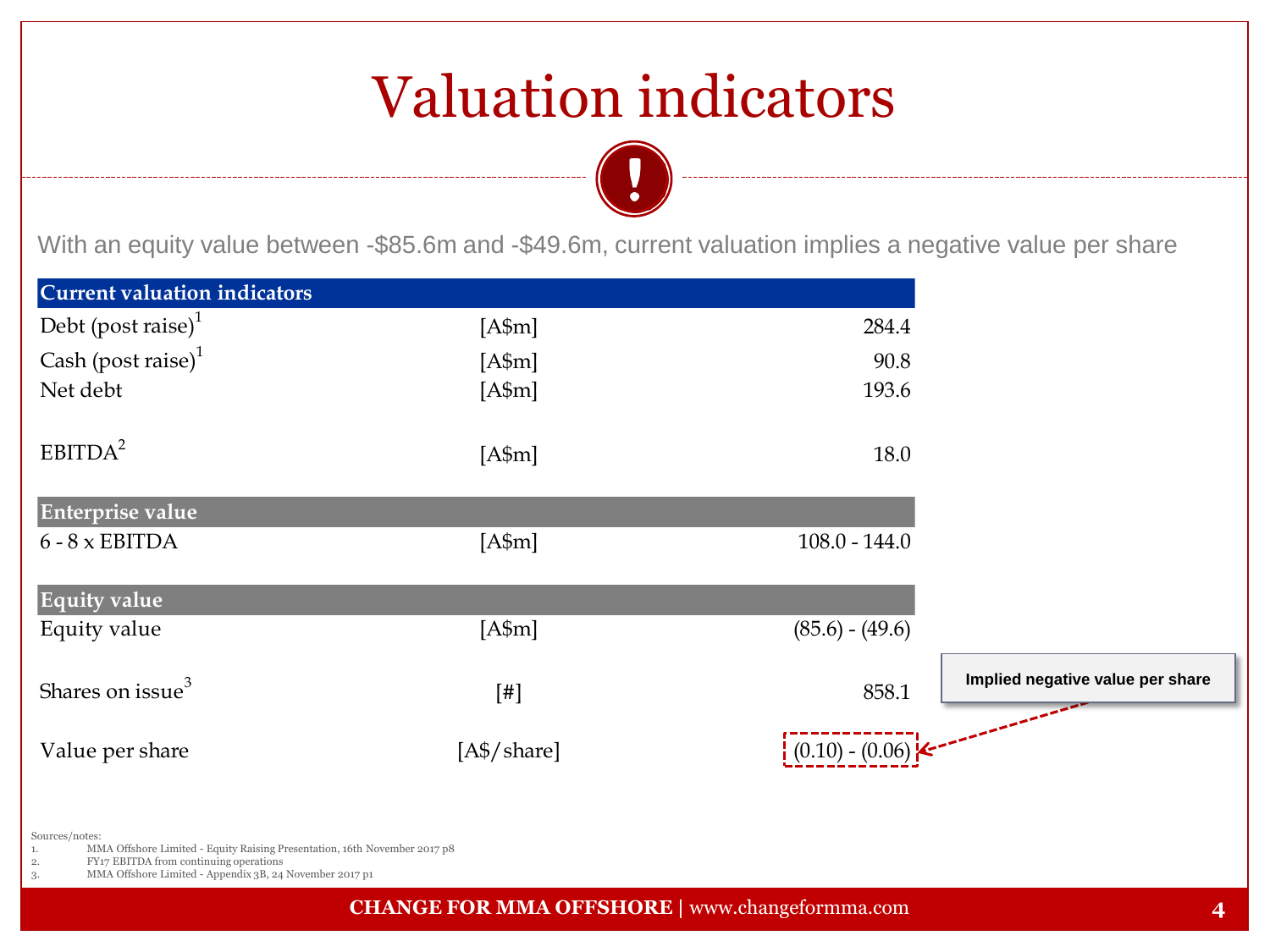## Valuation indicators (cont'd)

Through-cycle valuation indicators suggest that the value proposition of the capital raising requires MMA to achieve exceptional performance in 3 years for investors to break even, let alone achieve an appropriate equity return to compensate for risk **Company required performance by year 3 for \$0.20**

**Required equity value**

Required equity value [A\$m] 171.6

|                                                                                                          |                                                                                                                                                                                                                                                                                                                                                                                                                                                                                                                                                                                                                                    |               | Enterprise value<br>Enterprise value                       | [Asm]  | 395.2 |  |
|----------------------------------------------------------------------------------------------------------|------------------------------------------------------------------------------------------------------------------------------------------------------------------------------------------------------------------------------------------------------------------------------------------------------------------------------------------------------------------------------------------------------------------------------------------------------------------------------------------------------------------------------------------------------------------------------------------------------------------------------------|---------------|------------------------------------------------------------|--------|-------|--|
| Company required performance by year 3 for \$0.20 - \$0.35                                               |                                                                                                                                                                                                                                                                                                                                                                                                                                                                                                                                                                                                                                    |               |                                                            |        |       |  |
| Net debt (2017)                                                                                          | [A\$m]                                                                                                                                                                                                                                                                                                                                                                                                                                                                                                                                                                                                                             | 193.6         | <b>Required EBITDA</b>                                     |        |       |  |
| Debt reduction from asset sales <sup>1</sup>                                                             | [Asm]                                                                                                                                                                                                                                                                                                                                                                                                                                                                                                                                                                                                                              | (30.0)        | 6x multiple                                                | [A\$m] | 65.9  |  |
| Cash usage $2$                                                                                           | [A\$m]                                                                                                                                                                                                                                                                                                                                                                                                                                                                                                                                                                                                                             | 60.0          | 8x multiple                                                | [Asm]  | 49.4  |  |
| Net debt                                                                                                 | [A\$m]                                                                                                                                                                                                                                                                                                                                                                                                                                                                                                                                                                                                                             | 223.6         | Little or no dividends are expected over the 3 year period |        |       |  |
|                                                                                                          |                                                                                                                                                                                                                                                                                                                                                                                                                                                                                                                                                                                                                                    |               | Company required performance by year 3 for \$0.35          |        |       |  |
| Target share price in year 3                                                                             | [A\$/share]                                                                                                                                                                                                                                                                                                                                                                                                                                                                                                                                                                                                                        | $0.20 - 0.35$ | Required equity value                                      |        |       |  |
| Shares on issue                                                                                          | $[!]% \centering \subfloat[\centering ]{{\includegraphics[width=0.28\textwidth]{figs-pr2.png}}}% \qquad \subfloat[\centering ]{{\includegraphics[width=0.28\textwidth]{figs-pr2.png}}}% \caption{The 3D (black) model for the estimators (black) model for the 3D (black) model for the 3D (black) model for the 3D (black) model for the 3D (black) model for the 3D (black) model for the 3D (black) model for the 3D (black) model for the 3D (black) model for the 3D (black) model for the 3D (black) model for the 3D (black) model for the 3D (black) model for the 3D (black) model for the 3D (black) model for the 3D ($ | 858.1         | Required equity value                                      | [Asm]  | 300.3 |  |
|                                                                                                          |                                                                                                                                                                                                                                                                                                                                                                                                                                                                                                                                                                                                                                    |               | <b>Enterprise value</b>                                    |        |       |  |
|                                                                                                          |                                                                                                                                                                                                                                                                                                                                                                                                                                                                                                                                                                                                                                    |               | Enterprise value                                           | [A\$m] | 523.9 |  |
|                                                                                                          |                                                                                                                                                                                                                                                                                                                                                                                                                                                                                                                                                                                                                                    |               | <b>Required EBITDA</b>                                     |        |       |  |
|                                                                                                          |                                                                                                                                                                                                                                                                                                                                                                                                                                                                                                                                                                                                                                    |               | 6x multiple                                                | [A\$m] | 87.3  |  |
| Sources/notes:<br>MMA Offshore Limited - Equity Raising Presentation, 16 <sup>th</sup> November 2017 p12 | 8x multiple                                                                                                                                                                                                                                                                                                                                                                                                                                                                                                                                                                                                                        | [A\$m]        | 65.5                                                       |        |       |  |